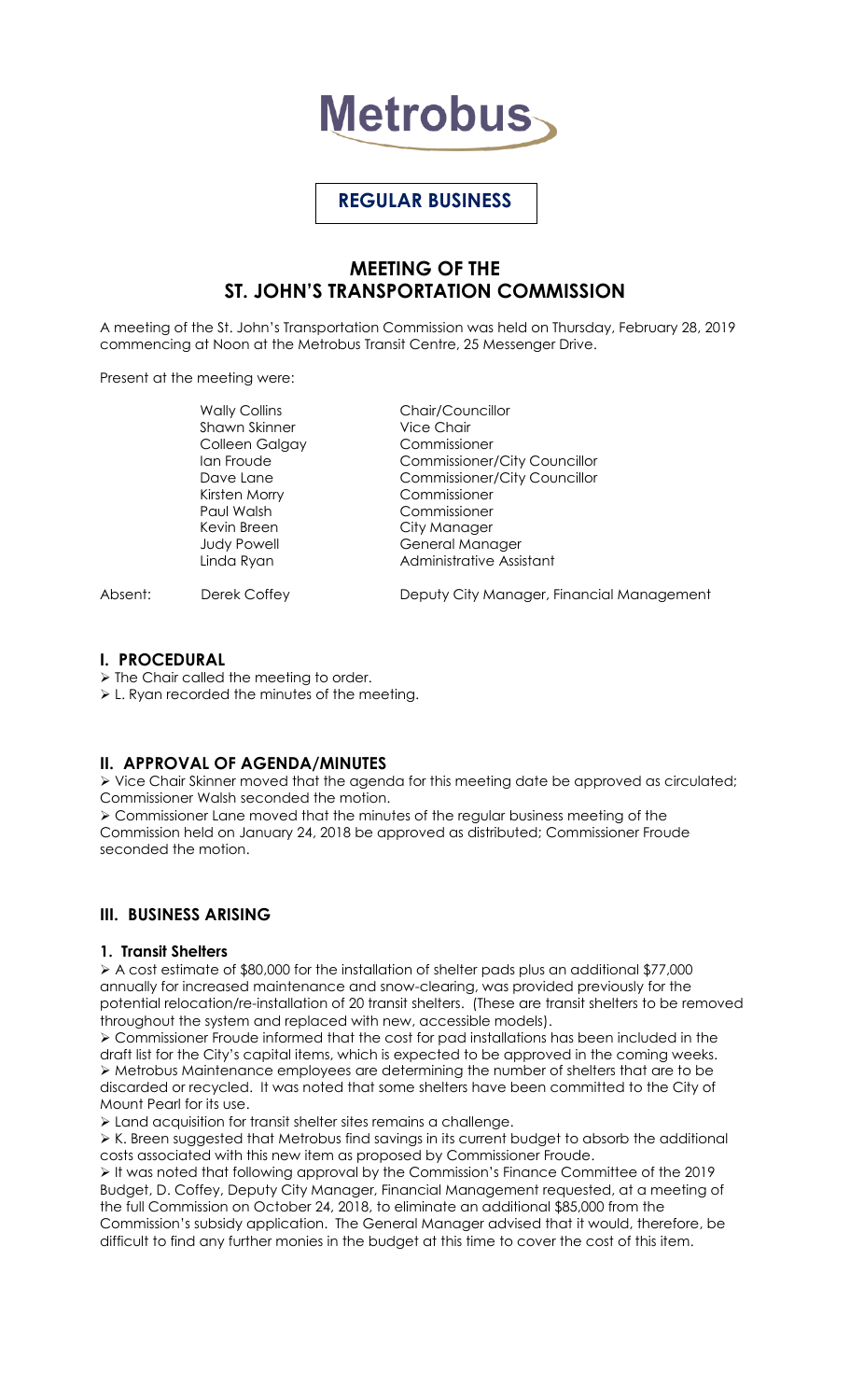

#### **1. Transit Shelters** (Continued)

 The General Manager further reminded that earlier this year, Metrobus had achieved a cost savings in its operating expenses of \$50,000, but that was quickly eaten by rising GoBus costs. Since GoBus responsibility was transferred to Metrobus two (2) years ago, any realized savings from Metrobus operations have been absorbed by overages in GoBus operations. Commissioner Froude observed that the Commission inherited the City's GoBus operations in 2017, and it is unfair to require Metrobus to have to use its cost savings on operating expenses to cover continually increasing costs for GoBus services.

# **IV. NEW BUSINESS**

#### **1. Executive Summary (Regular)**

 The Executive Summary for January, 2019 was reviewed and the following items were noted: Ridership of 271,039 was up 7.2% from the same month in 2018 (252,948) and was 7.2% ahead of budget. This is the seventh consecutive month of a five plus percent (5+%) increase in ridership.

GoBus rides on the Metrobus system are also trending upward, which is a positive sign.

 Commissioner Froude congratulated Metrobus on the significant increase in ridership and suggested the encouraging news be shared with all employees.

 Commissioner Galgay noted that roof repairs are needed despite the facility being relatively new. It was noted that the contractor warranty on the building has now expired.

 Transmission issues continue with the Community Bus. The vehicle remains out-of-service and is being replaced temporarily with a Vicinity bus in order to continue to serve customers along this popular route for seniors.

#### **2. Financial Statements—January, 2019**

 Financials for the period January 1, 2019 to January 31, 2019 were tabled and discussed. It was noted that the average price of diesel fuel was \$1.0771 per litre in January compared to the budgeted price of \$1.16.

## **3. Public Transit Infrastructure Fund (PTIF) – New Projects**

 The General Manager proposed the following three (3) projects for application under Phase 3 of the federal government Public Transit Infrastructure Fund (PTIF).

#### **Third-party Assessment Services**

—As part of the Metrobus/GoBus Review, all 2,000 current GoBus users will require individualized, in-person third-party functional assessments to determine eligibility for service under the new eligibility criteria.

#### **New Community Bus**

—A twenty-seven-and-a-half foot (27.5') Vicinity model bus (estimated life of twelve (12) years versus five (5) years of the current bus model) is needed to sustain the service.

—This item is dependent on a successful grant application to operate the Community Bus service for seniors (potentially \$100,000) under the Province's new Age-Friendly Newfoundland and Labrador Communities Grant Program for the current fiscal year.

—Previously approved under Phase 1 of PTIF, this item would be cancelled and re-application made under Phase 3 of the program as application would now be made for a different style bus.

#### **Transit Shelter Pads**

—This item was referenced under Section III 'Business Arising', Item #1 'Transit Shelters'. New shelter pads for the relocation and re-installation of 20 transit shelters is estimated at \$80,000.

ACTION: It was moved by Commissioner Walsh, seconded by Commissioner Lane and carried unanimously that the projects outlined by the General Manager be approved for application under the PTIF Program.